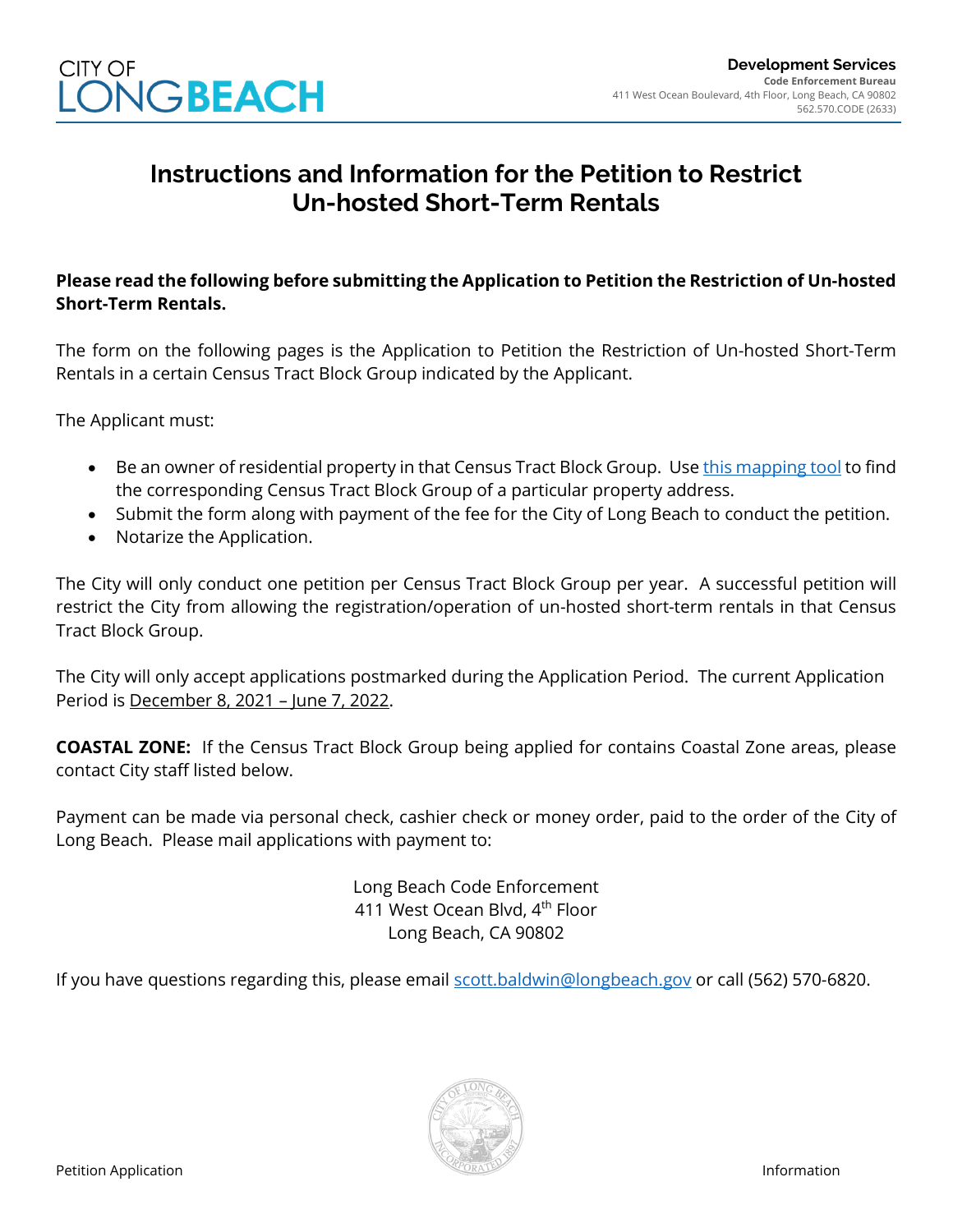

## **Application to Petition the Restriction of Un-hosted Short-Term Rentals**

| <b>Application</b><br>Period:                                       | December 8, 2021 - June 7, 2022                                                                                                                                                                                                   |  |  |
|---------------------------------------------------------------------|-----------------------------------------------------------------------------------------------------------------------------------------------------------------------------------------------------------------------------------|--|--|
| <b>Petition Fee:</b>                                                | \$1,000.00                                                                                                                                                                                                                        |  |  |
| Purpose:                                                            | Pursuant to the Long Beach Municipal Code (LBMC) Chapter 5.77.080<br>this application to petition the restriction of un-hosted short-term<br>rentals shall be made available to all residential property owners in<br>Long Beach. |  |  |
| To Be Completed by Applicant                                        |                                                                                                                                                                                                                                   |  |  |
| <b>Census Tract Block Group for Petition:</b>                       |                                                                                                                                                                                                                                   |  |  |
| <b>Applicant Name:</b>                                              |                                                                                                                                                                                                                                   |  |  |
| <b>Applicant's Property Address</b><br>in Census Tract Block Group: |                                                                                                                                                                                                                                   |  |  |
| <b>Applicant E-mail:</b>                                            |                                                                                                                                                                                                                                   |  |  |
| <b>Applicant Phone Number:</b>                                      |                                                                                                                                                                                                                                   |  |  |

By signing below, I agree to the following statements:

- 1. I declare under penalty of perjury that the information provided herein is true and accurate.
- 2. I understand that the application fee submitted with this form is non-refundable.

\_\_\_\_\_\_\_\_\_\_\_\_\_\_\_\_\_\_\_\_\_\_\_\_\_\_\_\_\_\_\_ \_\_\_\_\_\_\_\_\_\_\_\_\_\_\_\_\_\_\_\_\_\_\_\_\_\_\_\_\_\_\_ \_\_\_\_\_\_\_\_\_\_\_\_\_\_ (Signature) (Printed Name) (Date)

**\*This application will not be valid without notarization.**